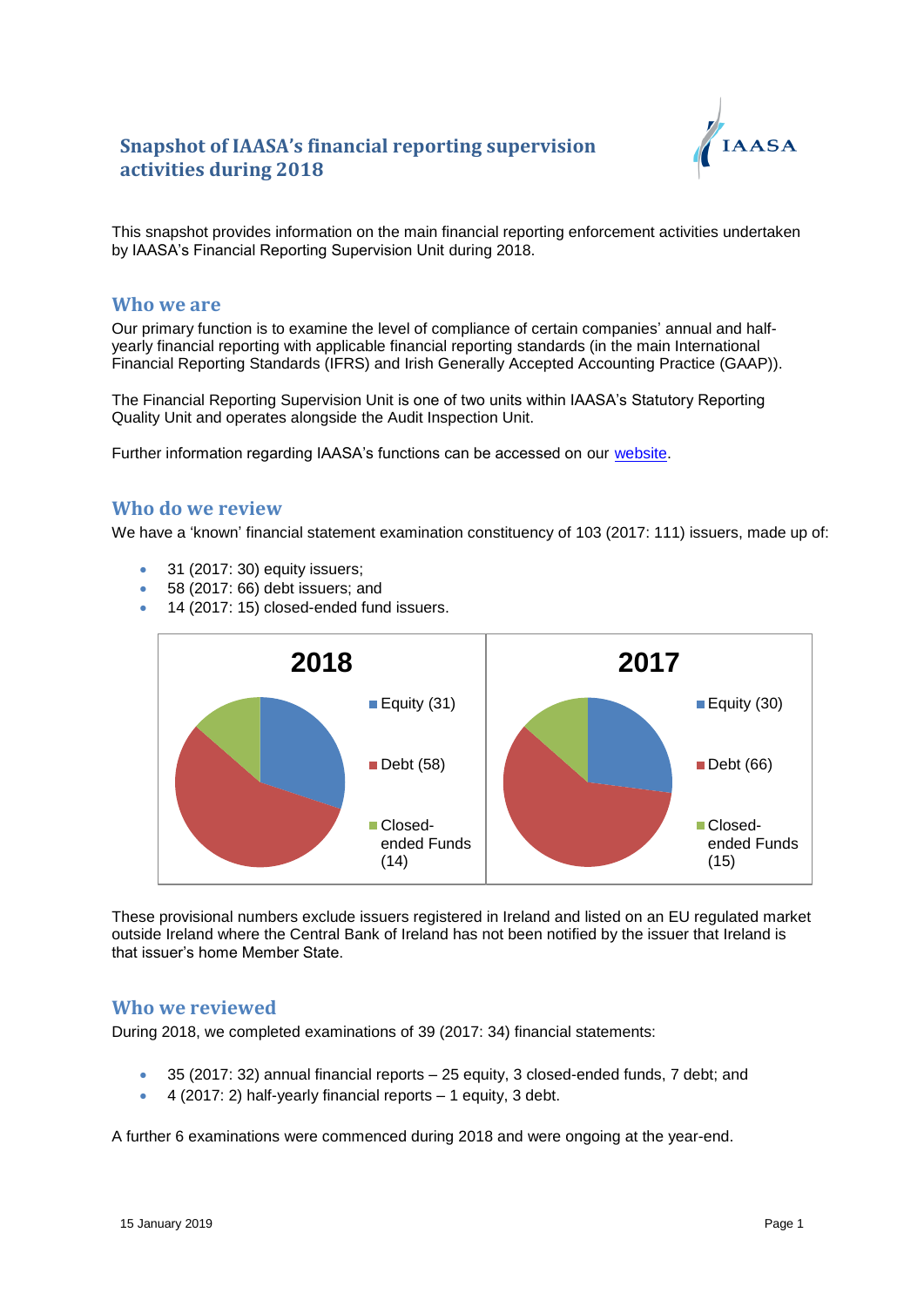



In addition, we undertook four thematic examinations of the equity issuers falling within IAASA's remit, covering:

- bank covenants;
- corporate income taxes;
- business combinations; and
- revenues disclosures in 2018 half-yearly reports (IFRS 15).

These thematic examinations, while identifying some good practices in issuers' financial reports, also detected deficiencies in financial reporting treatments. As stated in our thematic reports, such instances of apparent non-compliance will be areas of focus in our 2019 examinations.

Our thematic publications are available at<http://www.iaasa.ie/Publications/FRSU>

### **What we reviewed**

The 39 (2017: 34) examinations completed during 2018 comprised:

- 14 (2017: 7) unlimited scope examinations;
- 7 (2017: 10) focused examinations; and
- 18 (2017: 17) follow-up examinations.

We held face-to-face meetings and/or conference calls with 4 (2017: 6) issuers during the year.

A total of 164 (2017: 101) matters were raised with issuers' directors during 2018.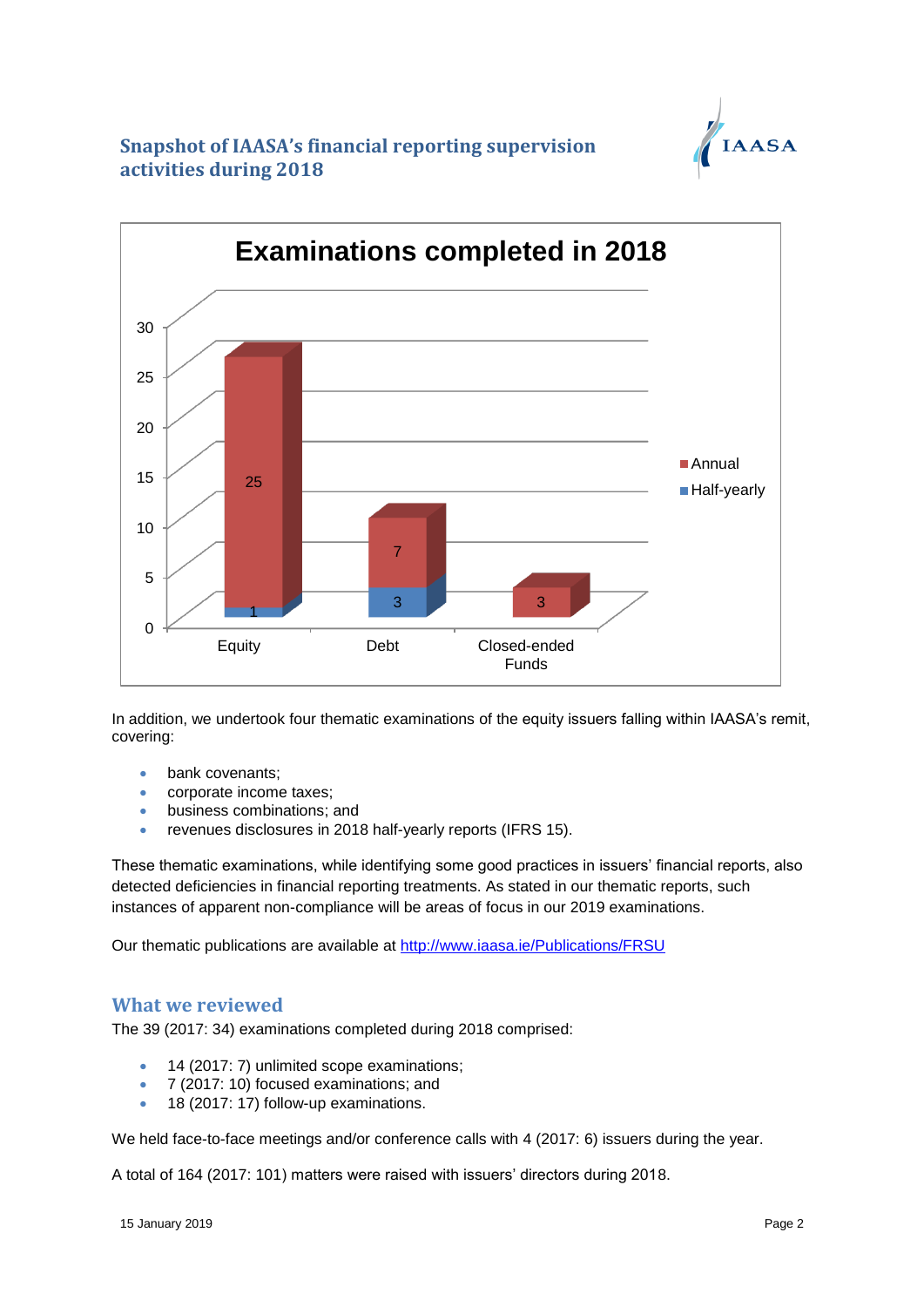

 $\Omega$ 5  $10 \t 15 \t 20 \t 25 \t 30$ IAS 1 - "Presentation of Financial Statements" IFRS 7 - "Financial Instruments: Disclosures" IFRS 13 - ""Fair Value Measurement" IFRS 3 - "Business Combinations" Altermative performance measures (APMs) IAS 8 - "Accounting Policies, Changes in Accounting Estimates and Errors" 26 21 13 11 8 8 **Common matters raised with issuers in 2018**

The more common matters raised with issuers are analysed in the following chart:

The high level of IAS 1 related matters raised indicates continuing issues regarding issuers' presentation of items in their financial statements and is consistent with activities at European accounting enforcer and IASB level.

### **What our key findings were**

A total of 18 (2017: 13) issuers provided 134 (2017: 53) undertakings in respect of future periodic financial reports. During 2018, no (2017: 1) issuer voluntarily re-filed its financial statements following an examination by IAASA.

13 of these 134 undertakings (2017: 12 of the 53 undertakings) related to issuers' use of alternative performance measures*.* 

### **The financial reporting decisions we published**

During the year, we published the outcome of 14 (2017: 21) financial reporting decisions. We will continue to publish financial reporting decisions in 2019.